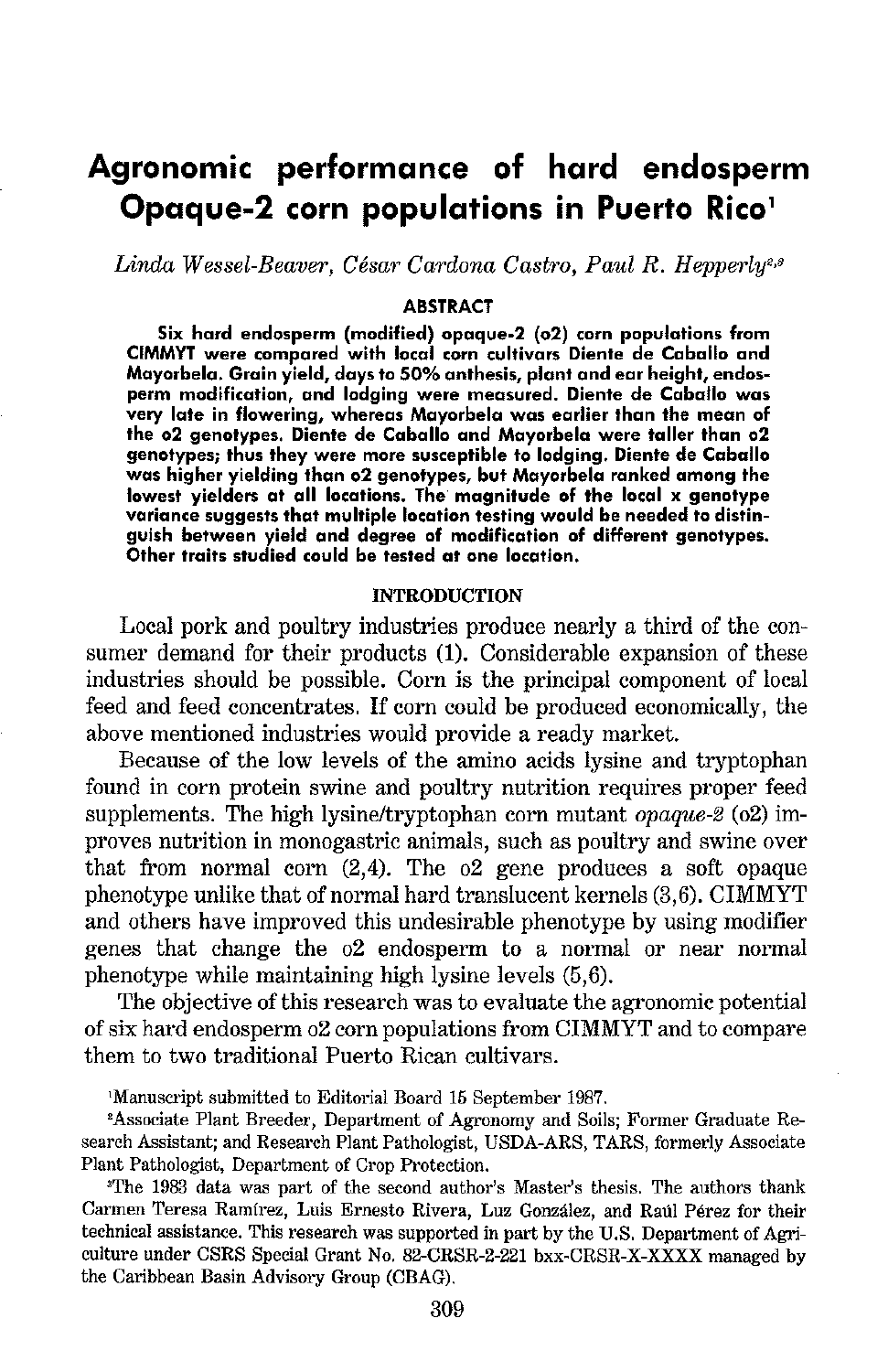### MATERIALS AND METHODS

Six hard endosperm o2 corn populations from CIMMYT were compared with the two local cultivars, Diente de Caballo and Mayorbela in five trials in Lajas and Isabela in 1983, and in Lajas, Islabela, and Fortuna in 1984 (table 1). In the 1984 trials, selected versions (one cycle (Cl) of S1 family recurrent selection) of two  $62$  populations, Amarillo Cristalino and Tuxpeño-1 QPM, were also included.

A randomized complete block design with three and four replicates was used in the 1983 and 1984 trials, respectively. The trials were planted on 17 March 1983 in Lajas, 25 May 1983 in Isabela, 23 July 1983 in Isabela 24 July 1984 in Fortuna, and 10 August 1984 in Lajas. The trials were planted on a Fraternidad clay (Vertisol), a San Anton clay loam (Molisol), and a Coto clay (Oxisol) at Lajas, Fortuna, and Isabela, respectively. In 1983, 340 kg/ha of 15-5-10 fertilizer was incorporated before planting; in 1984, 560 kg/ha of 10-10-10. At 6 weeks 225 kg/ha of nitrogen (urea) was sidedressed. In most trials, Furadan lOG (2,3 dihydro-2,2-di-methyl-7 benzafuranyl methylcarbamate) for insect control, and Lasso [4-amino-6-  $(1, 1$ -dimethylethyl)-3-(methylthio)-1,2,3-triazin-5(4H)-one)] for weed control were preplant-incorporated at a rate of 34 kg/ha, and 7 L/ha, respectively. The 1983 trials were planted in 5.1 m rows of 0.9 m apart with plants spaced at  $25 \text{ cm}$  ( $+43,400 \text{ plants per hectare}$ ). Plots were four rows wide. The center rows except for end plants were harvested. The 1984 trials were planted in 8.1 m rows and 0.9 m apart with plants spaced at 20 em ( +53,800 plants per hectare). Plots were seven rows wide. Plots were irrigated as needed. The inner five rows except for the end plants were harvested.

Plant height (ground to flag leaf) and ear height (ground to node of uppermost ear) and days to  $50\%$  anthesis [ $50\%$  of plants in plot shedding pollen) were recorded. Plots were hand harvested and mechanically shelled. Grain yield was adjusted to 15.5% moisture (wet weight basis). In the  $1983$  trial, percentage endosperm modification was recorded (0 to 100% translucent) following Wessel-Beaver and Lambert (6). Degree of endosperm modification was determined on a 0 (completely opaque kernels to 5 (completely normal and translucent kernels) scale.

Analyses of variance were carried out for individual locations. A Bartlett's test of homogeneity indicated that variances were not homogenous when all five envirnoments were combined, but were homogeneous over locations within years with certain exceptions (percentage modification, days to anthesis in 1983, and grain yield in 1984). Only combined analyses are presented since results at individual locations were similar even when variances were heterogenous. Locations and entries were considered fixed effects. An F -test protected least significant difference (F-LSD), and non-orthogonal single degree of freedom comparisons were used to compare treatment means.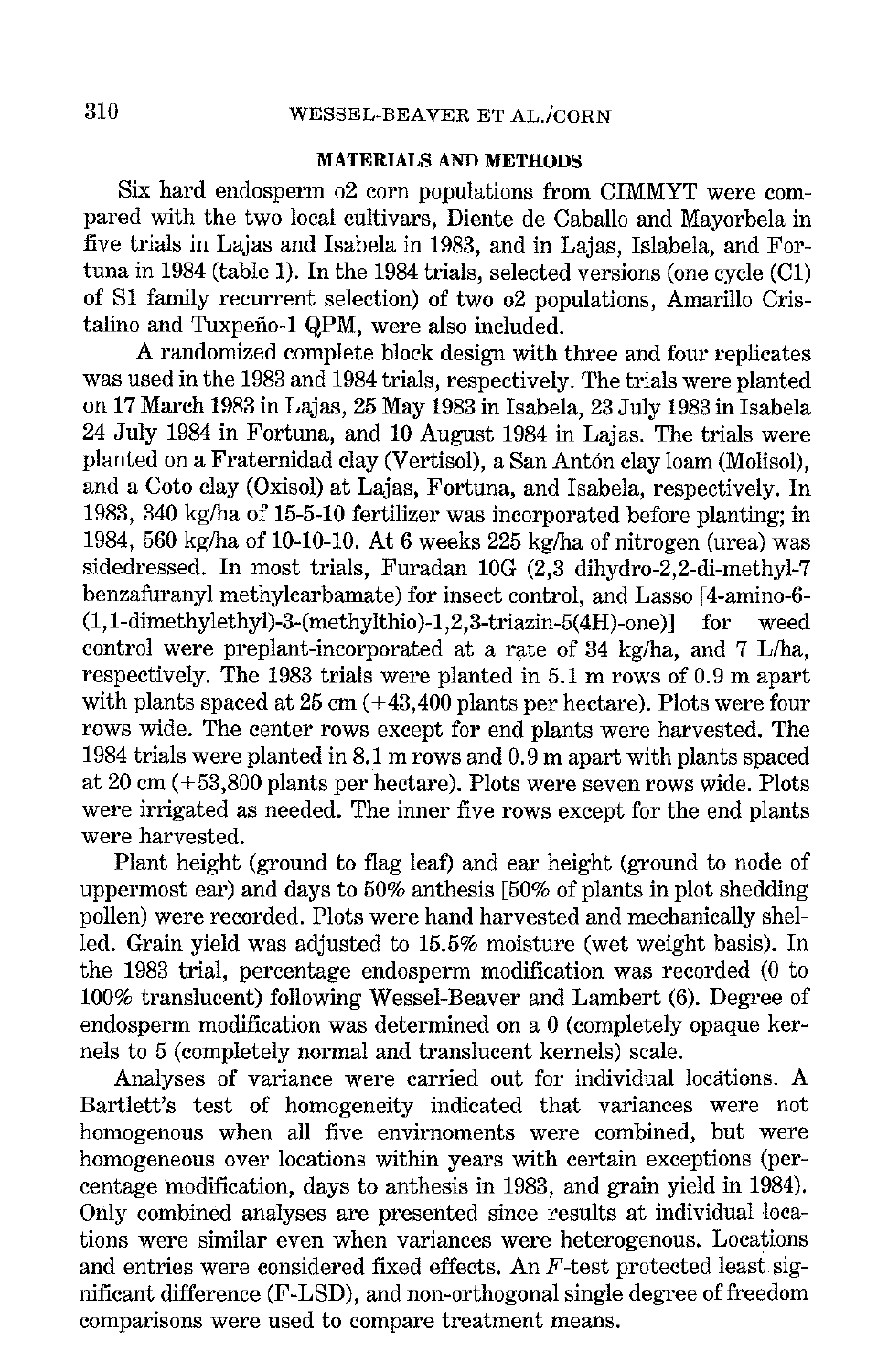| Genotype <sup>1</sup>      | Origin        | Endosperm<br>color | Endosperm<br>type | Years<br>tested | Comments                                       |
|----------------------------|---------------|--------------------|-------------------|-----------------|------------------------------------------------|
| Diente de Caballo          | Puerto Rico   | Yellow             | Normal            | 1983, 1984      | Floury: traditional type                       |
| Mayorbela                  | Puerto Rico   | Yellow             | Normal            | 1983, 1984      | Flint; traditional type                        |
| Amarillo Cristalino QMP C0 | <b>CIMMYT</b> | Yellow             | Modified o2       | 1983, 1984      | Dent; converted from normal<br>grain type      |
| Amarillo Cristalino QPM C1 | <b>CIMMYT</b> | Yellow             | Modified o2       | 1984            | Dent: converted from normal<br>grain type      |
| Tuxpeno-1 QPM C0           | <b>CIMMYT</b> | White              | Modified o2       | 1983, 1984      | Dent; from normal Tuxpeno                      |
| Tuxpeno-1 QPM C1           | <b>CIMMYT</b> | White              | Modified o2       | 1984            | Dent: from normal Tuxpeño                      |
| Amarillo Dentado-1 QPM     | CIMMYT        | Yellow             | Modified o2       | 1983, 1984      | Dent: converted from normal                    |
| Amarillo Dentado-2 QPM     | <b>CIMMYT</b> | Yellow             | Modified o2       | 1983, 1984      | Dent: converted from normal                    |
| Pool-23 QPM                | <b>CIMMYT</b> | White              | Modified o2       | 1983.1984       | Flint; late maturing                           |
| White H. E. o2             | <b>CIMMYT</b> | White              | Modified o2       | 1983, 1984      | Hard endosperm types<br>selected from White o2 |

TABLE *!.-Description of corn populations and cultivars* 

The company of the company

 $\sim$  100  $\pm$ 

<sup>1</sup>QPM is CIMMYT's notation for "quality protein maize". CO and Cl refer to the original and first cycle after Sl recurrent selection, respectively.

 $\mathbf{Q}$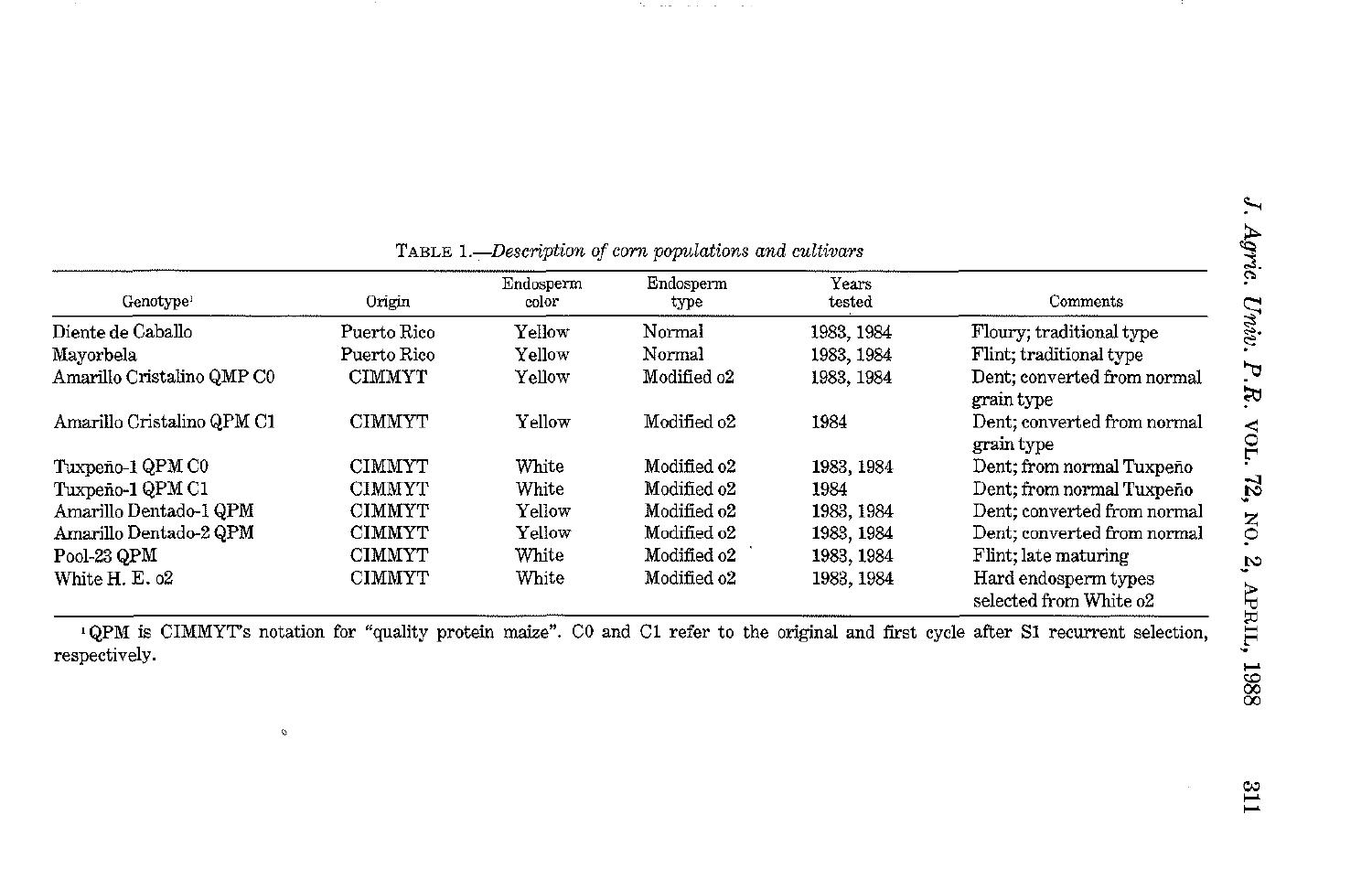|                       | . .                   |        |                                |        |                         |         | over locations within 1983 and 1984 trials |                      |               |                                 |          |                       |        |
|-----------------------|-----------------------|--------|--------------------------------|--------|-------------------------|---------|--------------------------------------------|----------------------|---------------|---------------------------------|----------|-----------------------|--------|
|                       | Degrees of<br>freedom |        | Modification<br>Percent Degree |        | Days to 50%<br>anthesis |         | Percent<br>lodging <sup>1</sup>            | Plant height<br>(cm) |               | Ear height<br>(c <sub>m</sub> ) |          | Gain vield<br>(kg/ha) |        |
| Source of Variation   | 1983                  | 1984   | 1983                           | 1983   | 1983                    | 1984    | 1984                                       | 1983                 | 1984          | 1983                            | 1984     | 1983                  | 1984   |
| Location              |                       | ∘<br>▵ | NS                             | NS     | $***2$                  | 小冰      |                                            | $**$                 | $\mathcal{N}$ | Ħ.                              | *        | NS                    | 来味     |
| Block/Location        |                       |        | NS                             | NS     | NS                      | $\star$ | 咏                                          | *                    | $**$          | 米米                              | $**$     | $\gg 10$              | NS     |
| Genotype <sup>3</sup> |                       | 9      | 冰                              | ∗      | sk:                     | $**$    | **                                         | $\infty$             | $**$          | $**$                            | $\pm\pm$ | NS                    | 米米     |
| Location x Geno.      |                       | 18     | NS                             | $\ast$ | ΝS                      | NS      |                                            | $+ +$                | **            | $\pm \infty$                    | **       | $_{\rm NS}$           | $\ast$ |

TABLE *2.-Significance ofF-test in analyses of variance of modified opaque and normal genotypes combined* 

<sup>1</sup>Percentage lodging measured only at Fortuna with 3 and 9 degrees of freedom for block and entry effects.

 $2^*$ , \*\* Mean square significant at the 0.05 and 0.01 probability levels, respectively. 3 Modified opaque-2 populations and normal cultivars.

 $\mathcal{P}$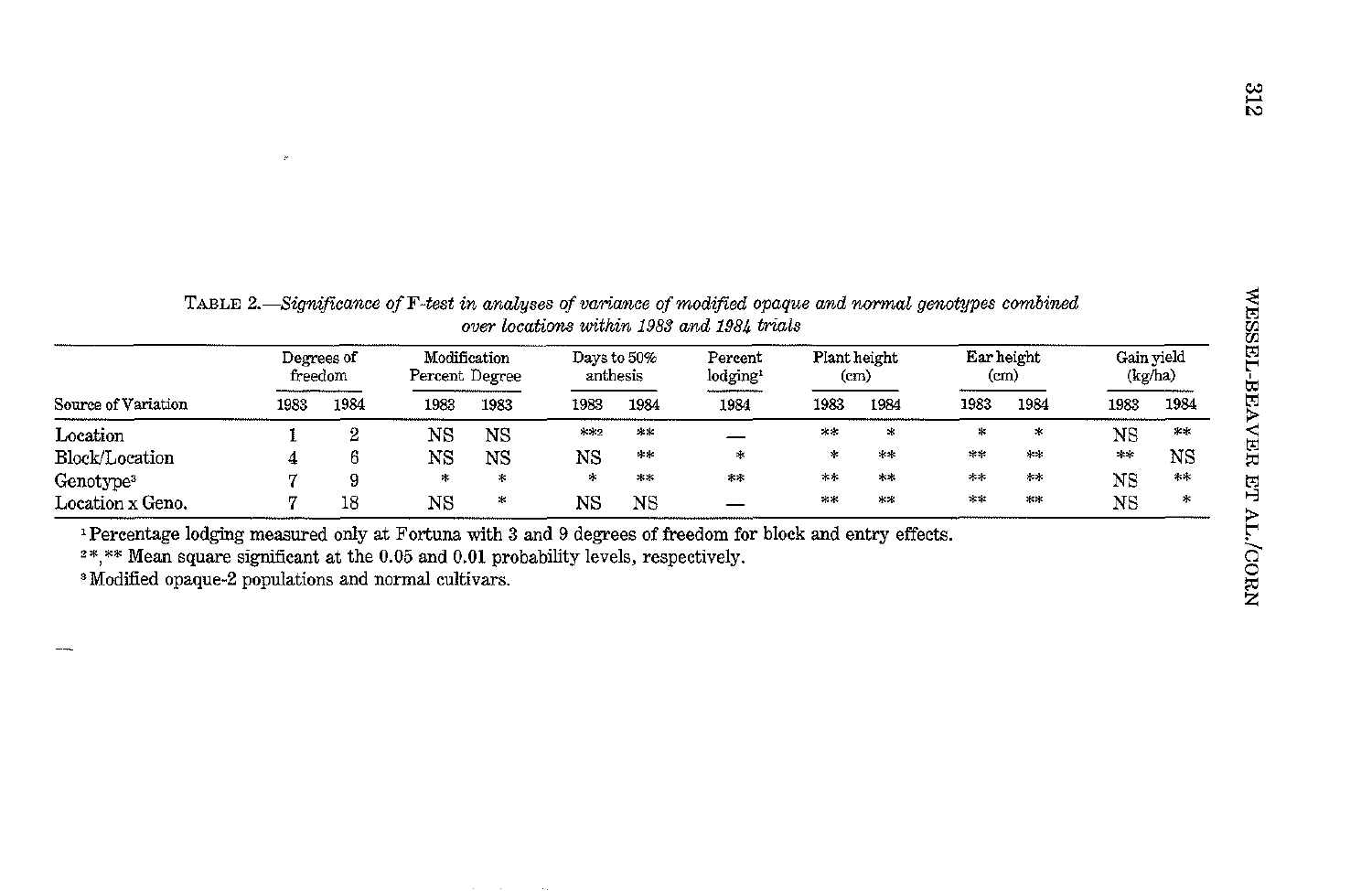#### RESULTS AND DISCUSSION

Locations within trial years were different except for endosperm modification and grain yield in 1983 trials (table 2). The five environments tested offered a range of conditions resulting in differences in location means for most traits (table 3). Conditions in these environments were representative of those found in the coastal plains of Puerto Rico, except no trials were in progress during the coolest months, January and February.

Significant differences among genotypes (populations or cultivars) were found for all traits during both years except for 1983 grain yield (tables 2 and 4). Location by genotype interaction was significant for degree of endosperm modification in 1983, plant and ear height in both years, and grain yield in 1984 (table 2). For plant and ear height and percentage modification, the genotype effect was greater than the location x genotype interaction. Rankings of means were similar at all locations. For grain yield and degree of endosperm modification, the interaction variance was similar in magnitude to genotypes. These two traits would require testing over locations to distinguish between genotypes.

In the combined analyses of variance of both years, the genotype effect was partitioned into non-orthogonal single degree of freedom com parisons. The F-tests of these comparisons along with the corresponding genotype means help to compare o2 populations with the normal cultivars

| Location within                     |         | Modification | Days to 50% | Plant height           | Ear height | Grain yield<br>(kg/ha) |  |
|-------------------------------------|---------|--------------|-------------|------------------------|------------|------------------------|--|
| trial year                          | Percent | Degree       | anthesis    | $\text{{\small (cm)}}$ | (cm)       |                        |  |
| Lajas 1983<br>(March-August)        | 98.3    | 4.2          | 60.6        | 155.5                  | 70.9       | 3194                   |  |
| Isabela 1983<br>(May-October)       | 98.6    | 4.3          | 55.1        | 188.9                  | 82.7       | 3530                   |  |
| $F$ -LSD (1983 Trial) <sup>2</sup>  | NS      | NS           | 1.7         | 18.0                   | 13.0       | NS                     |  |
| Lajas 1934<br>(August-January)      |         |              | 57.3        | 177.8                  | 96.6       | 4316                   |  |
| Isabela 1984<br>(July-December)     |         |              | 62.7        | 179 1                  | 97.2       | 3337                   |  |
| Fortuna 1984<br>(July-December)     |         |              | 55.3        | 190.2                  | 107.6      | 3984                   |  |
| $F$ -LSD (1984 Trials) <sup>2</sup> |         |              | $1.2\,$     | 11.7                   | 10.9       | 451                    |  |

TARLE *3.-Location means of modification, days to anthesis, plant and em· height,*  and grain yield averaged over all populations and cultivars<sup>1</sup>

<sup>1</sup>Location means averaged over six o2 populations and two normal cultivars in 1983, and over eight o2 and two normal cultivars in 1984.<br><sup>2</sup> F-test protected least significant difference for location means at the 0.05 probability

level. LSD not calculated for location means are not significantly different in F -test.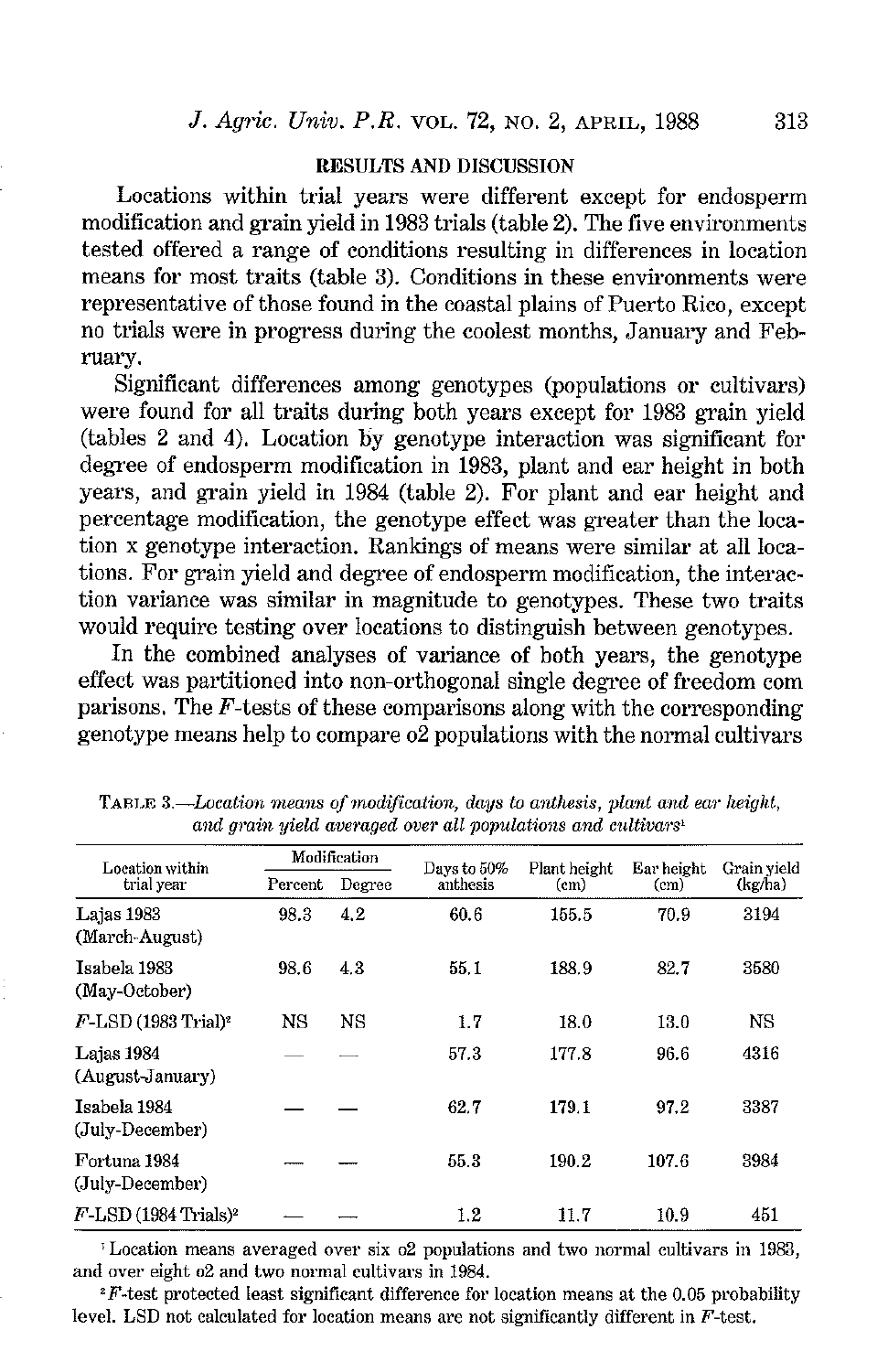|                                 | Modification<br>Percent Degree |      | anthesis | Days to 50%<br>Percent<br>lodging <sup>2</sup> |      | Plant height<br>(c <sub>m</sub> ) |             | Lar height<br>(c <sub>m</sub> ) |       | Grain yield<br>(kg/ha) |      |
|---------------------------------|--------------------------------|------|----------|------------------------------------------------|------|-----------------------------------|-------------|---------------------------------|-------|------------------------|------|
| Genotype <sup>1</sup>           | 1983                           | 1983 | 1983     | 1984                                           | 1984 | 1983                              | 1934        | 1983                            | 1984  | 1983                   | 1984 |
| Amarillo Cristalino C0          | 100.0                          | 4.3  | 57.2     | 58.0                                           | 4.7  | 168.0                             | 183.7       | 71.0                            | 91.1  | 3059                   | 3535 |
| Amarillo Cristalino C1          |                                |      |          | 56.3                                           | 2.7  |                                   | 184.5       |                                 | 91.5  |                        | 4048 |
| Tuxpeño-1 C0                    | 96.7                           | 4.2  | 58.0     | 57.4                                           | 2.7  | 155.7                             | 180.5       | 64.7                            | 87.5  | 3483                   | 3900 |
| Tuxpeño-1 C1                    |                                |      |          | 57.2                                           | 2.4  |                                   | 175.8       |                                 | 87.2  |                        | 3950 |
| Amarillo Dentado-1              | 97.5                           | 4.0  | 57.5     | 56.4                                           | 6.0  | 165.0                             | 184.0       | 69.8                            | 91.8  | 3435                   | 3672 |
| Amarillo Dentado-2              | 100.0                          | 4.0  | 57.8     | 58.8                                           | 2.5  |                                   | 193.8 182.3 | 98.5                            | 91.8  | 3529                   | 4358 |
| Pool-23                         | 99.2                           | 4.0  | 57.7     | 58.6                                           | 3.2  | 165.2                             | 181.2       | 70.7                            | 90.8  | 3401                   | 3639 |
| White H. E.                     | 95.8                           | 4.3  | 59.2     | 59.4                                           | 7.1  | 177.3                             | 196.2       | 79.2                            | 101.3 | 3060                   | 3498 |
| Diente de Caballo <sup>s</sup>  | 98.3                           | 3.7  | 64.0     | -60.7                                          | 23.7 | 194.0                             | 222.0       | 100.0                           | 121.7 | 3650                   | 4878 |
| Mavorbela                       | 100.0                          | 5.0  | 55.8     | 57.0                                           | 45.3 | 173.0                             | 199.2       | 76.5                            | 117.3 | 3516                   | 3477 |
| Mean                            | 98.4                           | 4.2  | 58.0     | 58.0                                           | 10.0 | 171.1                             | 188.9       | 76.4                            | 97.2  | 3374                   | 3896 |
| $\mathrm{LSD}\left(0.05\right)$ | 2.9                            | 0.57 | 2.1      | 0.7                                            | 13.4 | 13.1                              | 7.0         | 8.0                             | 4.8   | NS                     | 596  |
| CV(%)                           | 2.5                            | 11.4 | 3.0      | $1.6\phantom{0}$                               | 92.0 | 6.4                               | 4.6         | 8.9                             | 6.1   | 22.7                   | 18.8 |

TABLE *4.-Means of endosperm modification, days to 50% anthesis, plant and ear height, and grain yield for* six *modified endosperm* opaque-2 *populations and two normal local cultivars averaged over two locations in 1983 and three locations in 1984* 

<sup>1</sup>Cycle 1 (C1) of Amarillo Cristalino and Tuxpeño-1 not included in 1983 trial. Means are of two locations and three replications in 1983 and three locations and four replications in 1984.

 $t^2$  Measured in 1984 at Fortuna only.<br><sup>3</sup> 1983 means are of three replications in Lajas only.

F-test protected least significant difference at the 0.05 probability level. LSD not calculated for entry means not significantly different in F-test.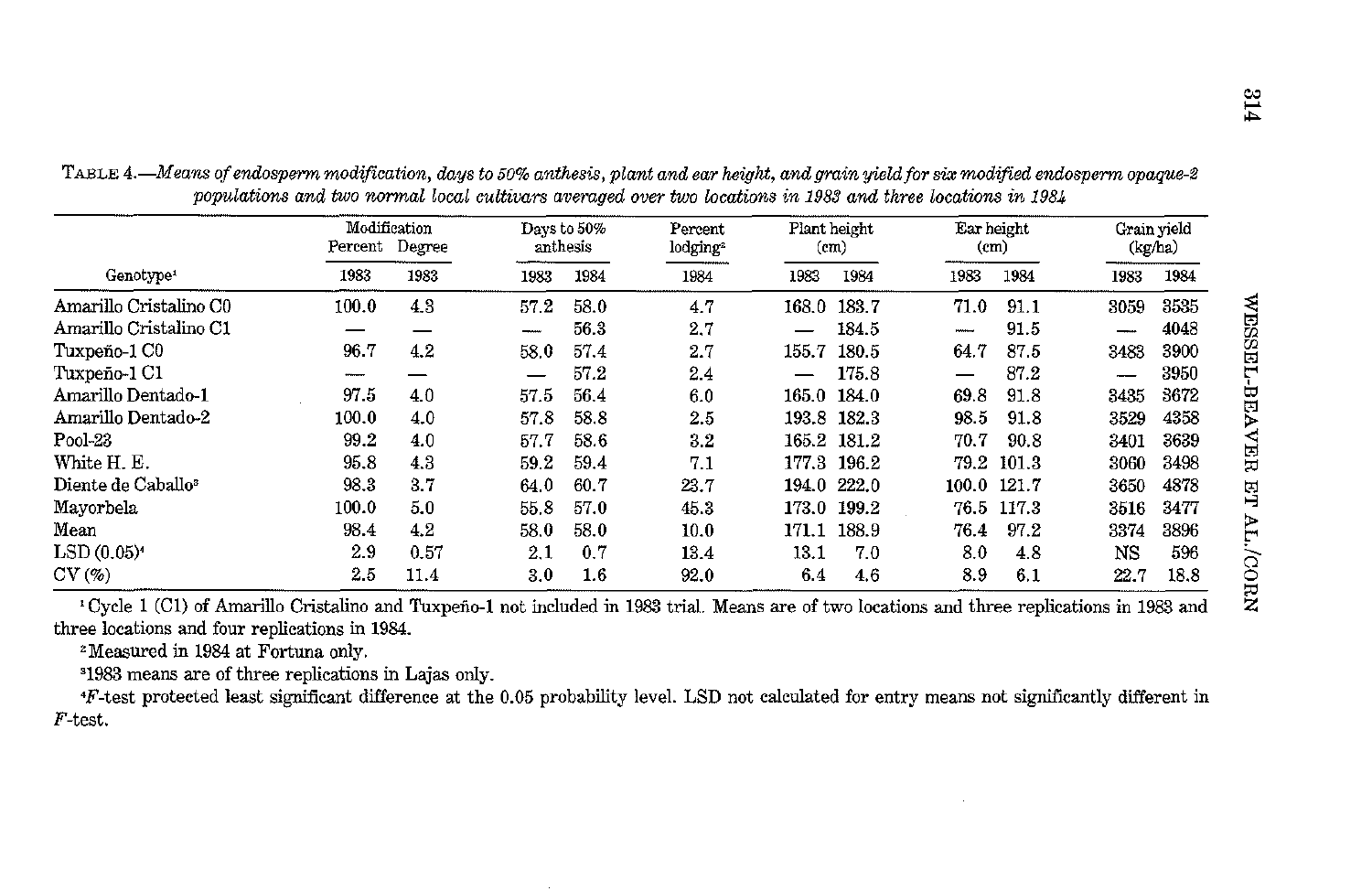|                                      |                         | Mean squares |                                 |                                   |                                 |                        |  |  |  |  |  |
|--------------------------------------|-------------------------|--------------|---------------------------------|-----------------------------------|---------------------------------|------------------------|--|--|--|--|--|
|                                      |                         | Modification | Days to 50%<br>anthesis         | Plant height                      | Ear height                      | Grain yield            |  |  |  |  |  |
| Comparison (1983 trial)              | Percent                 | Degree       |                                 | (c <sub>m</sub> )                 | (cm)                            | (kg/ha)                |  |  |  |  |  |
| o-2 vs. local cultivars              | 8.5                     | 0.34         | $37.0***$                       | $3802.8**$                        | $5017.4**$                      | 585863                 |  |  |  |  |  |
| o-2 vs. Diente de Caballo            | 0.1                     | $1.15*$      | $192.1**$                       | $3649.5***$                       | $4040.0**$                      | 533968                 |  |  |  |  |  |
| o-2 vs. Mayorbela                    | 16.8                    | $3.81**$     | $21.7*$                         | 1077.2**                          | 1894.8**                        | 181877                 |  |  |  |  |  |
| Diente de Caballo vs. Mayorbela      | 8.3                     | $5.33***$    | $200.1**$                       | $444.1***$                        | $234.1*$                        | 54002                  |  |  |  |  |  |
| Error (1983 trial) <sup>2</sup>      | 6.2                     | 0.23         | 3.1                             | 121.9                             | 46.0                            | 636406                 |  |  |  |  |  |
| Comparison (1984 trial) <sup>3</sup> | Days to 50%<br>anthesis |              | Percent<br>lodging <sup>4</sup> | Plant height<br>(c <sub>m</sub> ) | Ear height<br>(c <sub>m</sub> ) | Grain yield<br>(kg/ha) |  |  |  |  |  |
| Amarillo Cristalino (C0 vs. C1)      | $16.67**$               |              | 7.6                             | 4.2                               | 1.0                             | 1580553                |  |  |  |  |  |
| Tuxpeno-1 (C0 vs. C1)                | 0.37                    |              | 0.2                             | 135.4                             | 0.4                             | 15150                  |  |  |  |  |  |
| Unselected o-2 vs. local cultivars   | $9.39**$                |              | 25116.5**                       | 12090.1**                         | 13230.2**                       | 3034416                |  |  |  |  |  |
| Selected $o-2$ vs. local cultivars   | 52.08**                 |              | 4080.0**                        | 11132.5**                         | 10890.2**                       | 496541                 |  |  |  |  |  |
| o-2 vs. local cultivars              | $21.69**$               |              | $6002.5***$                     | 14050.9**                         | 14907.6**                       | 2385861*               |  |  |  |  |  |
| Unselected o-2 vs. Diente de Caballo | $67.17**$               |              | $5770.5**$                      | 14336.0**                         | 8816.8**                        | 12697778**             |  |  |  |  |  |
| Unselected o-2 vs. Mayorbela         | $12.69**$               |              | $1283.7**$                      | $2162.6**$                        | $6400.0**$                      | 864531                 |  |  |  |  |  |
| Diente de Caballo vs. Mayorbela      | $161.33**$              |              | $939.6**$                       | 3128.2**                          | 112.7                           | 23553612**             |  |  |  |  |  |
| Error (1984 trial) <sup>2</sup>      | 0.82                    |              | 85.2                            | 74.8                              | 34.3                            | 539090                 |  |  |  |  |  |

TABLE *5.-Single degree of freedom comparisons among six modified opaque-2 poJYUlations and two normal (non opaque-2) cultivars averaged over two locations in 1983 and three locations in 1984* 

~

 $\sim 10$ 

 $\widetilde{c}$  $\omega$   $U_3$  $\dot{uv}$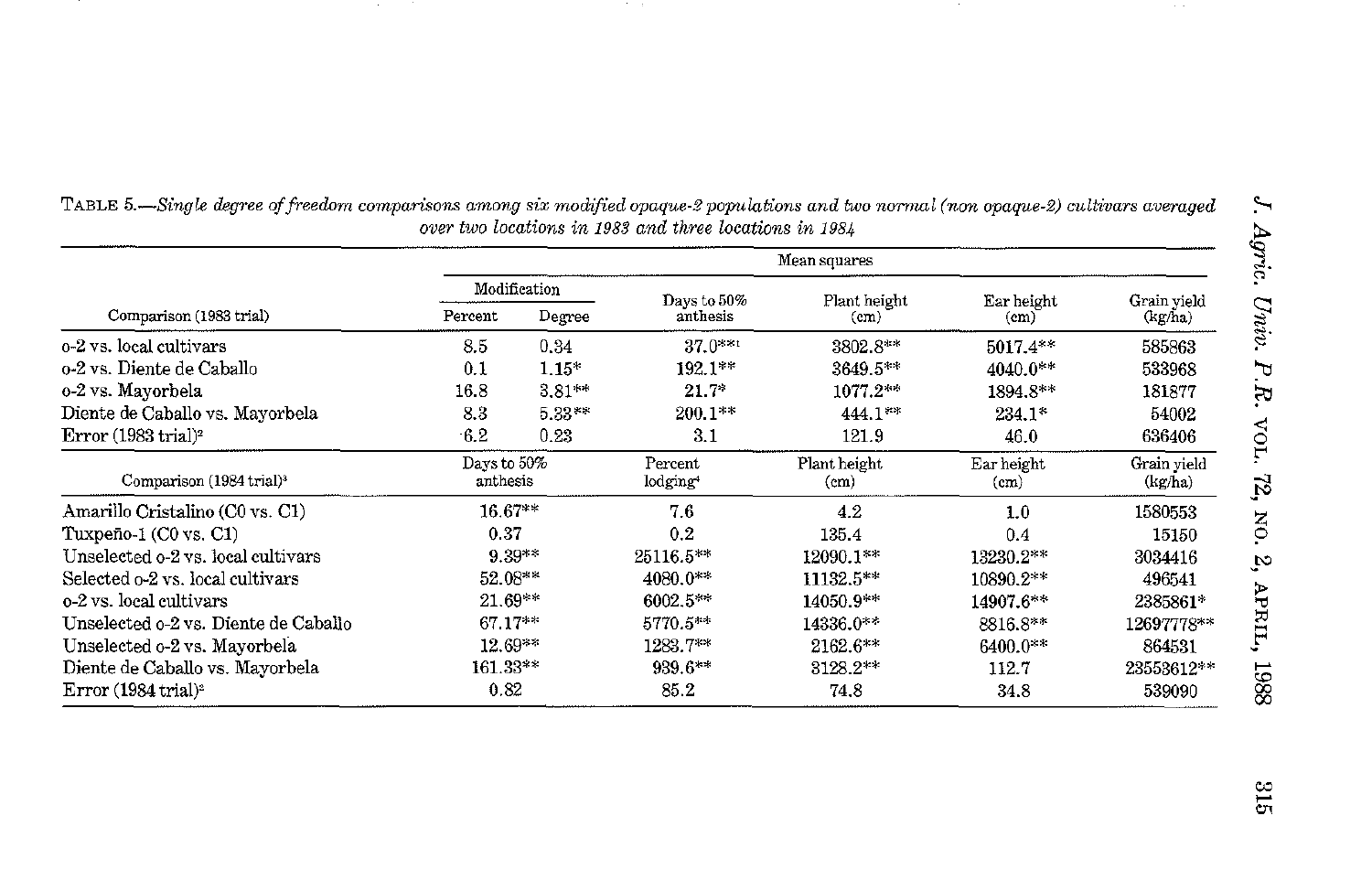(tables 4 and 5). Only comparisons for combined analyses are presented since repartitioning of individual analyses gave similar results.

No differences in percentage endosperm modification (a measure of translucency) were observed between normal vs. o2 genotpyes (table 5). All genotypes exhibited greater than 95% modification (i. e., at least 95% of the kernels had some translucent or modified sector in their endosperm (table 4). There were more differences observed for degree of endosperm modification (tables 4 and 5). This trait measures the average amount of modification or translucency in individual kernels on an ear. Diente de Caballo showed the least translucency even though it is non-opaque because of its floury endosperm. Mayorbela exhibited the common "normal" (ie completely translucent) phenotype. The o2 genotypes were intermediate and Amarillo Cristalino was the most highly modified.

The o2 populations were intermediate in flowering, on the average, compared to the local cultivars (tables 4 and 5). Diente de Caballo was very late to flower, whereas Mayorbela was slightly earlier than the average of the o2 populations. Selection for earlier flowering was generally effective. Flowering was earlier in Amarillo Cristalino subjected to selection (C1) than in the unselected (C0) population. A similar but nonsignificant trend was observed in Tuxpeño-1.

The o2 genotypes were shorter with the top ear positioned lower than the local varieties (tables 4 and 5). Diente de Caballo was the tallest genotype in every trial. The most striking difference between the o2 and local genotypes is seen in percentage lodging. Data was collected from the 1984 trial in Fortuna (table 4 and 5). This high fertility environment dramatically showed the susceptibility of tall local cultivars to lodging. Severe lodging in the local cultivars was also observed in other trials. No difference in plant and ear height and lodging was observed between CO and C1 of Amarillo Cristalino and Tuxpeño-1.

Both the 02 and local genotypes produced similar grain yields in the 1983 trials, but the o2 genotypes yielded lower than Diente de Caballo in the 1984 trials (tables 4 and 5). Mayorbela was among the lowest yielders in all trials. No improvement in yield was observed after one cycle of selection in Amarillo Cristilano and Tuxpeño-1.

# **CONCLUSION**

Although within trial years location had a large effect upon most traits, the differences of the gonotype by location interaction were generally either non-significant, of the same magnitude as the gentype effect, or did not affect genotype rankings. Ranking of means of grain yield and degree of endosperm modification was affected by location, and thus should be tested in multiple environments.

Modified o2 populations were similar to normal (non o2) local cultivars for most traits. Grain yield of the o2 populations was generally less than